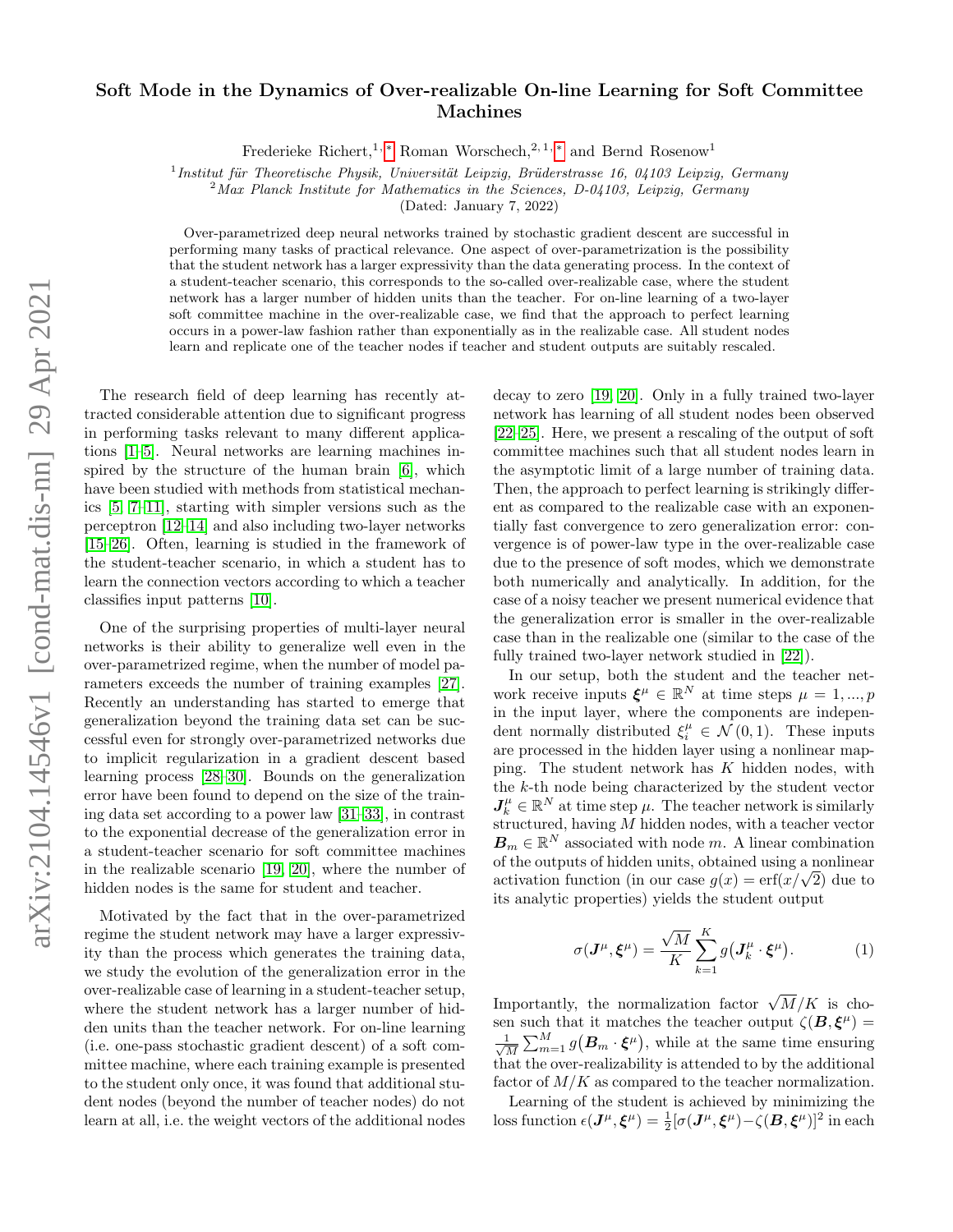

<span id="page-1-0"></span>Figure 1. Dependence of the generalization error in the realizable scenario,  $K = M$ , on the normalized number of examples  $\tilde{\alpha} = \frac{\alpha}{\eta}$  ("time"), computed to  $O(\eta)$ . Different colors indicate different widths  $M$  of the teacher. The height of the plateau converges monotonously with M.

time step  $\mu$ , using stochastic gradient descent [\[17,](#page-4-20) [18\]](#page-4-21). In this procedure the i-th student vector is updated from time  $\mu$  to time  $\mu + 1$  via the gradient of the loss function with respect to this particular student. The update rule for the *i*-th student vector with learning rate  $\eta$  is

$$
\mathbf{J}_{i}^{\mu+1} - \mathbf{J}_{i}^{\mu} = \frac{\eta}{N} \delta_{i}^{\mu} \boldsymbol{\xi}^{\mu} , \qquad (2)
$$

$$
\delta_i^{\mu} = \frac{1}{K} g' \left( \mathbf{J}_i^{\mu} \cdot \boldsymbol{\xi}^{\mu} \right) \Big[ \sum_{m=1}^{M} g \left( \mathbf{B}_m \cdot \boldsymbol{\xi}^{\mu} \right) - \frac{M}{K} \sum_{k=1}^{K} g \left( \mathbf{J}_k^{\mu} \cdot \boldsymbol{\xi}^{\mu} \right) \Big]. \tag{3}
$$

In order to analyze the learning behavior of the student, we need to define the generalization error  $\epsilon_a$ , which is an average over all possible input vectors  $\xi$ .

$$
\epsilon_g(\mathbf{J}^{\mu}) = \left\langle \frac{1}{2} [\sigma(\mathbf{J}^{\mu}, \boldsymbol{\xi}^{\mu}) - \zeta(\mathbf{B}, \boldsymbol{\xi}^{\mu})]^2 \right\rangle_{\{\boldsymbol{\xi}\}} \tag{4}
$$

In order to compute this average in a statistical mechanics approach, we introduce order parameter matrices  $\mathbf{R}$ , Q, T with elements  $R_{in}^{\mu} = J_i^{\mu} \cdot B_n$ ,  $Q_{ik}^{\mu} = J_i^{\mu} \cdot J_k^{\mu}$ ,  $T_{mn}$  =  $\boldsymbol{B}_m \cdot \boldsymbol{B}_n$  =  $\delta_{mn}$ , with  $i, k = 1, ..., K$  and  $m, n = 1, ..., M$ . They are the covariances of a multivariate Gaussian distribution, over which the averaging simplifies considerably [\[10,](#page-4-10) [20\]](#page-4-17). The generalization error thus becomes a function of these order parameters  $\epsilon_q(\mathbf{R}^{\mu}, \mathbf{Q}^{\mu})$ . As we are interested in the typical behavior of the dynamics of our network, we take the thermodynamic limit  $N \to \infty$ ,  $p \to \infty$ , where  $\alpha = p/N$  stays finite [\[19,](#page-4-16) [22\]](#page-4-18). Thus, we obtain a time evolution in the continuous time variable  $\alpha$  for the student vector, and as a **Consequence** 1. Dependence of the semantization error is the  $\vec{K} = \frac{1}{K}x^2 (R^2 + \vec{C})$ . Consequence, the discussion error is a consequence of the semantization error is given by  $K = \frac{1}{K}x^2 (R^2 + \vec{C})^2$ . The interp



<span id="page-1-2"></span>Figure 2. Evolution of the generalization error in realizable and over-realizable scenarios,  $K \geq M$ , as a function of  $\tilde{\alpha} = \frac{\alpha}{\eta}$ , computed to  $O(\eta)$  for  $M = 2$ . The plateau height is independent of  $K$ , while the plateau length is proportional to  $K$ . The inset shows that a rescaling of the learning rate with  $K$  leads to a collapse of the curves with different K.

[\[19\]](#page-4-16)

<span id="page-1-3"></span>
$$
\frac{d}{d\alpha}\mathbf{R} = \eta \mathbf{F}(\mathbf{R}, \mathbf{Q})
$$
 (5a)

$$
\frac{d}{d\alpha}\mathbf{Q} = \eta \mathbf{G}(\mathbf{R}, \mathbf{Q}) + \eta^2 \mathbf{H}(\mathbf{R}, \mathbf{Q}) \quad . \tag{5b}
$$

The graph of the generalization error of soft committee machines has a characteristic shape [\[19\]](#page-4-16), as can be seen in Fig. [1.](#page-1-0) The first structure of interest is the plateau of the generalization error, which corresponds to a plateau in the dynamics of  $\bf{R}$  and  $\bf{Q}$  [\[17,](#page-4-20) [20\]](#page-4-17). For this part of the time evolution the analytic ansatz  $R_{in} \equiv R$ ,  $Q_{ik} \equiv Q$  can be made, because all student vectors are found to have the same overlap with each other and with all the teacher vectors. In the small  $\eta$  limit, i.e. neglecting  $\eta^2$ -terms, the equations for  $R$  and  $Q$  in this symmetric regime are

<span id="page-1-1"></span>
$$
\frac{dR}{d\alpha} = \frac{2\eta}{\pi} \frac{1}{1+Q} \frac{1}{K} \left\{ \frac{1+Q-MR^2}{\sqrt{2(1+Q)-R^2}} - \frac{MR}{\sqrt{1+2Q}} \right\}
$$
\n(6a)\n
$$
\frac{dQ}{d\alpha} = \frac{4\eta}{\pi} \frac{1}{1+Q} \left\{ \frac{MR}{d\alpha} - \frac{MQ}{d\alpha} \right\}.
$$

$$
\frac{d\omega}{d\alpha} = \frac{2H}{\pi} \frac{1}{1+Q} \frac{1}{K} \left\{ \frac{2H\pi}{\sqrt{2(1+Q)-R^2}} - \frac{2H\omega}{\sqrt{1+2Q}} \right\}.
$$
\n(6b)

These equations show that with a proper normalization of student and teacher output, we achieve an effective scaling of the learning rate with  $1/K$ , which leads to interesting further results. The fixed points of [\(6\)](#page-1-1) are  $R^* = (M(2M-1))^{-1/2}, Q^* = (2M-1)^{-1},$  the same as in the realizable case [\[20\]](#page-4-17). But the length and height of the plateau in  $\epsilon_a$  are interesting: The escape time of the symmetric plateau is proportional to the learning rate [\[34\]](#page-4-22), leading to a prolongation of the plateau by a factor of  $K$  in the over-realizable case. The height of the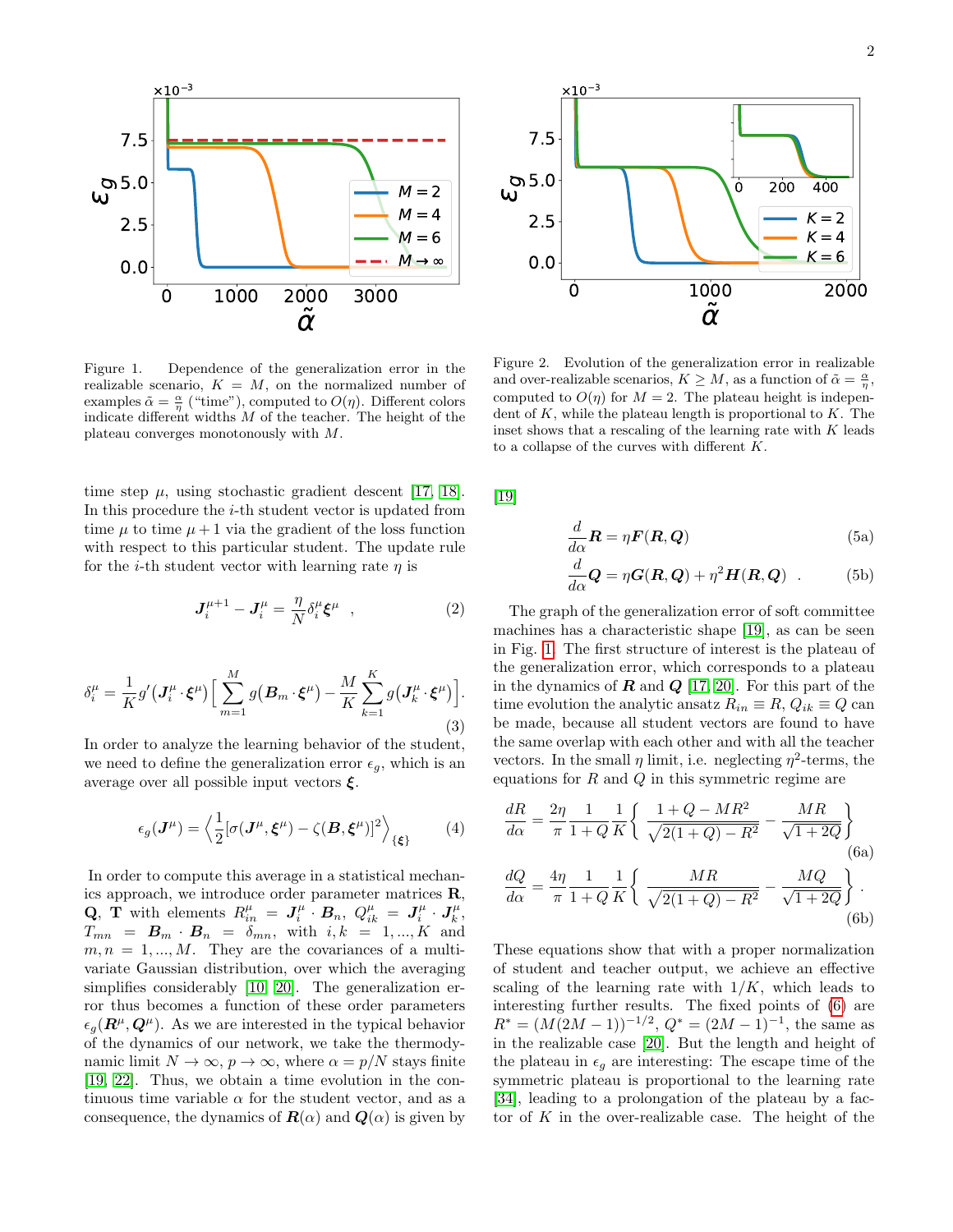

<span id="page-2-0"></span>Figure 3. Evolution of the student-teacher overlap  $R_{in}$  as a function of  $\tilde{\alpha} = \frac{\alpha}{\eta}$ , computed to  $O(\eta)$  for  $M = 2$ ,  $K = 4$ . Students 1 and 2 imitate teacher 1 after the specialization transition, while student 3 and 4 imitate teacher 2, indicated by the  $R_{in}$  being close to one. The remaining overlaps tend to zero.

generalization error in the plateau region is given by

$$
\epsilon_g^* = \frac{1}{6} - \frac{1}{\pi} M \arcsin\left(\frac{1}{2M}\right),\tag{7}
$$

which converges to  $\lim_{M\to\infty} \epsilon_g^* = (1/6 - 1/2\pi) \approx 0.0075$ in the limit of an infinitely wide teacher network, independent of the number of student hidden nodes  $K$ . These analytical results agree well with numerical simulations: Fig. [1](#page-1-0) shows the increasing plateau height for increasing dimensions  $M$  of the teacher, which converges to the analytically derived value. In addition, the value of  $\epsilon_g^*$  does not depend on the dimension of the student  $K$ , as can be seen in Fig. [2,](#page-1-2) where one can also observe that the plateau length does depend on  $K$  in a linear fashion. We also investigated the correlation between plateau length and the initialization of **. It turns out that the plateau** length is inversely proportional to the logarithm of the variance taken for the initialization of the student-teacher overlaps. Figure 3. Evalution of the student-teacher overlap  $R_{\rm in}$  as function of  $\alpha = 2$ , computed to  $O(t_0)$  for  $M = 2$ ,  $K = 4$ . Evalution cross at the generalization error as a by the  $R_{\rm in}$  height studient 3 and 4 imitate

In the symmetric regime, all student vectors are found to behave similarly, in the sense that they have the same overlap with a given teacher vector. An exit from this region is achieved via the so called specialization transition [\[17,](#page-4-20) [19,](#page-4-16) [20\]](#page-4-17). As the name indicates, the student vectors now start to imitate one particular teacher vector each. We focus on the over-realizable scenario  $(K > M)$ , such that there are more student vectors than teacher vectors. For  $Z := K/M \in \mathbb{N}$ , our model, due to its particular normalization, allows all student vectors to learn, differing from the previous finding that  $K - M$  student vectors are redundant and reduce their length to zero [\[20\]](#page-4-17).

This behavior is reflected in the asymptotic regime of the generalization error, which we examine both numerically and analytically. Numerically, we find an algebraic convergence of the asymptotic evolution of both the or-



<span id="page-2-1"></span>Figure 4. Double logarithmic plot of the asymptotic generalization error as a function of  $\tilde{\alpha} = \frac{\alpha}{\eta}$ , computed for  $M = 2$  to  $O(\eta)$ , in both the realizable  $K = M$  and the over-realizable scenario  $K \geq M$ . The inset shows the evolution of the generalization error on a single logarithmic scale during the early stage of the specialization transition. While the generalization error approaches perfect learning with an exponential decay in the realizable case, one finds an exponentially decaying transient followed by a power law  $\epsilon_g \propto \tilde{\alpha}^{-2}$  for  $K > 2$ .

Figs. [3](#page-2-0) and [4,](#page-2-1) respectively). Fig. [3](#page-2-0) shows the evolution of the overlaps  $R_{in}$  between student vector i and teacher vector  $n$ . One can observe that there is a plateau regime, where all the overlaps are equal. After the specialization transition the overlaps of the first two student vectors with the first teacher vector and the overlaps of the third and fourth student vector with the second teacher vector are in the vicinity of one, while the remaining overlaps slowly approach zero. Interestingly, the overlaps of two student vectors imitating the same teacher vector add up to one, which will be exploited in our analytical solution. Fig. [4](#page-2-1) shows the generalization error in the asymptotic regime for different scenarios. From the inset it can be seen that the exponential decay of the realizable case [\[17,](#page-4-20) [20\]](#page-4-17) is replaced by a slower, power-law rate of convergence in the over-realizable case, with  $\epsilon_g \propto 1/\alpha^2$ .

Inspired by the numerical results for the asymptotic evolution of our dynamical system, we investigate the case  $M = 2$ ,  $K = 4$  using the ansatz  $J_1 = (1 + \lambda_1)B_1 + \lambda_2 B_2$ ,  $J_2 = (1 + \lambda_3)B_1 + \lambda_4 B_2$ , with  $\{\lambda_j\}_{j=1}^4$  being small parameters. Thus, the first two student vectors both try to imitate the first teacher vector, while the third and fourth student vectors attempt to imitate the second teacher vector, described by an analogous ansatz. We thus obtain a four parameter ansatz for the asymptotic regime, with  $R$  and  $Q$  being of block matrix structure

$$
\boldsymbol{R} = \begin{pmatrix} 1 + \lambda_1 & \lambda_2 \\ 1 + \lambda_3 & \lambda_4 \\ \lambda_2 & 1 + \lambda_1 \\ \lambda_4 & 1 + \lambda_3 \end{pmatrix} \qquad \qquad \boldsymbol{Q} = \begin{pmatrix} \boldsymbol{Q}_1 & \boldsymbol{Q}_2 \\ \boldsymbol{Q}_2 & \boldsymbol{Q}_1 \end{pmatrix} . \tag{8}
$$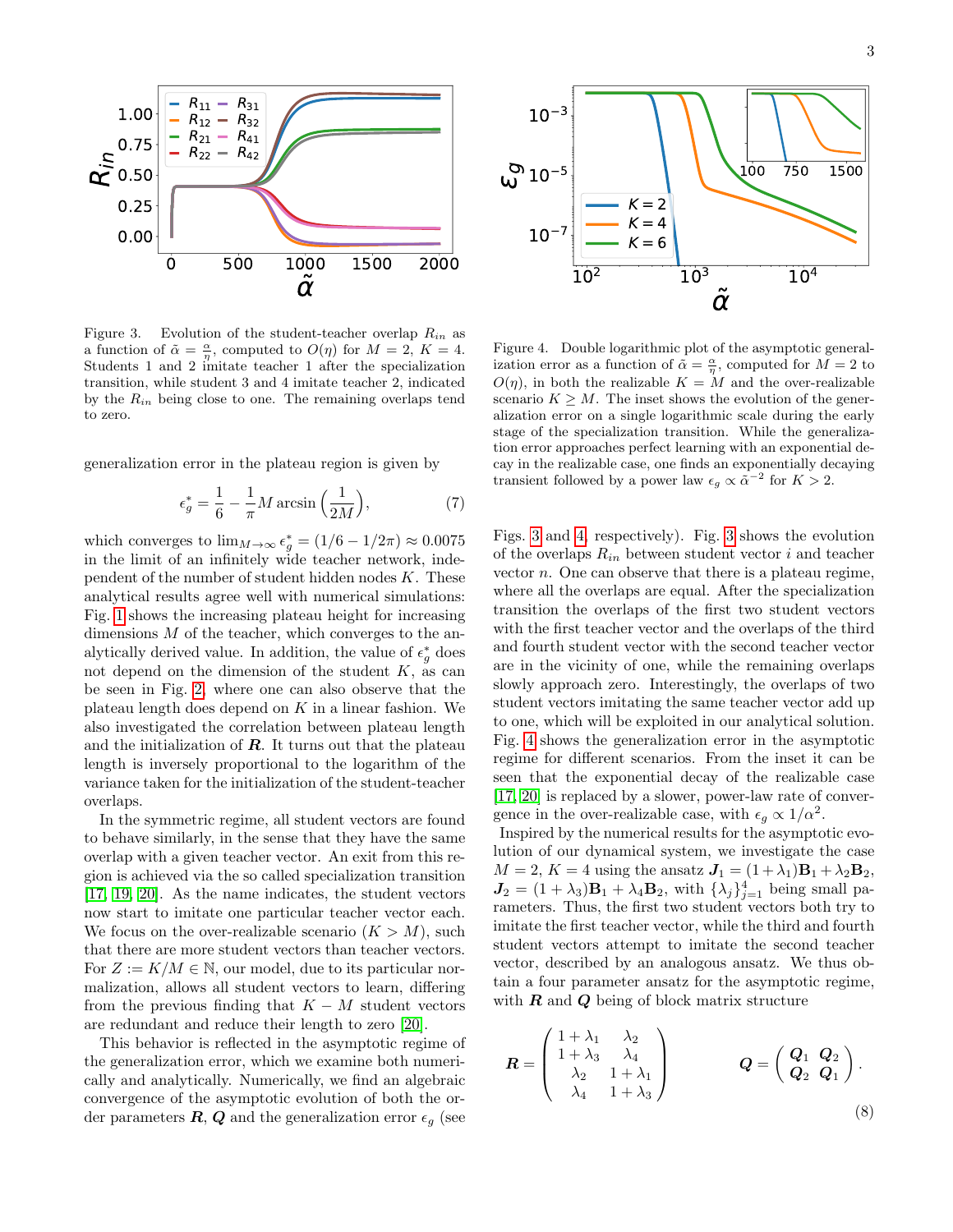Due to the linear dependence of  $R$  on the parameters  $\lambda_j$ , we can express [\(5a\)](#page-1-3) as dynamical equations in terms of a vector  $\boldsymbol{\lambda} = (\lambda_1, \lambda_2, \lambda_3, \lambda_4)^T$ , yielding  $\frac{d}{d\alpha} \boldsymbol{\lambda} = \eta \boldsymbol{F}(\boldsymbol{\lambda})$ . In order to gain insight into the dynamics of the system, we linearize  $\eta \mathbf{F}(\lambda)$ , obtaining  $\frac{d}{d\alpha}\lambda = L\lambda$ . We find that the matrix L has eigenvalues  $\{0, 0, l_+, l_-\}$ , with  $l_{\pm} = \frac{(\pm \sqrt{129}-8\sqrt{3})\eta}{72\pi} < 0$ . In contrast to the realizable case studied earlier [\[17,](#page-4-20) [20\]](#page-4-17), where exponential convergence was found, we obtain a doubly degenerate eigenvalue zero, hinting at a slower mode of convergence. The two eigenvectors corresponding to these modes are found to be  $v_1 = (0, -1, 0, 1)^T$  and  $v_2 = (-1, 0, 1, 0)^T$ .

In order to make further progress, we perform a coordinate transformation using the transpose of the eigenvector matrix. Exploiting the symmetry of  $L$ , we introduce the transformation  $\Lambda = O\lambda$ , which diagonalizes L. The dynamical system in the new coordinates  $\{\Lambda_j\}_{j=1}^4$  is then given by

$$
\frac{d}{d\alpha}\Lambda = \mathbf{O}F(\mathbf{O}^{-1}\Lambda). \tag{9}
$$

This is still a coupled system of ordinary differential equations, which we expanded to third order in the parameters  $\Lambda_i$ . The system of equations we solved is of the form

<span id="page-3-2"></span>
$$
\frac{d}{d\alpha} \left( \begin{array}{c} \Lambda_1 \\ \Lambda_2 \end{array} \right) = \mathbf{F}_1(\Lambda_1^3, \Lambda_1^2 \Lambda_2, \Lambda_1 \Lambda_2^2, \Lambda_2^3) \tag{10a}
$$
\n
$$
+ \mathbf{F}_2(\Lambda_1 \Lambda_3, \Lambda_1 \Lambda_4, \Lambda_2 \Lambda_3, \Lambda_2 \Lambda_4)
$$

$$
\frac{d}{d\alpha} \begin{pmatrix} \Lambda_3 \\ \Lambda_4 \end{pmatrix} = \begin{pmatrix} l_+ \Lambda_3 \\ l_- \Lambda_4 \end{pmatrix} + \boldsymbol{F}_3(\Lambda_1^2, \Lambda_1 \Lambda_2, \Lambda_2^2). \tag{10b}
$$

As a first guess for solving these equations, we assume that the exponential convergence of the fast modes  $\Lambda_3$ ,  $\Lambda_4$  is dominant, such that we can set  $\Lambda_3 = 0 = \Lambda_4$ . Then, [\(10a\)](#page-3-0) transforms into an equation of the form  $\frac{d}{d\alpha}f = \hat{c}f^3$  for  $\Lambda_1$ ,  $\Lambda_2$ , solved by  $f = \frac{\hat{c}}{\sqrt{\alpha}}$ . Inserting this ansatz for  $\Lambda_1$ ,  $\Lambda_2$  into [\(10b\)](#page-3-1), we obtain the differential equation  $\frac{d}{d\alpha}\Lambda_{3/4} = l_{\pm}\Lambda_{3/4} + \frac{\hat{c}_{3/4}}{\alpha}$  $\frac{3/4}{\alpha}$ , which is solved by  $\Lambda_{3/4} = (\hat{c}_{3/4} Ei(-l_{\pm} \alpha) + \tilde{c}_{3/4})e^{l_{\pm} \alpha}$ , where Ei is the standard exponential integral function. Studying the asymptotics of this function, one finds a convergence to zero as  $\Lambda_{3/4} \propto \frac{1}{\alpha}$ . To realize a self-consistent solution of [\(10\)](#page-3-2), we at last introduce also the coupling term  $\mathbf{F}_2$ , which has only the effect of changing the constants in the solutions for  $\Lambda_1$ ,  $\Lambda_2$ . Thus, we have found an asymptotic solution  $\Lambda_{1/2}=\frac{\hat{c}_{1/2}}{\sqrt{\alpha}},\,\Lambda_{3/4}=\frac{\hat{c}_{3/4}}{\alpha}$  $\frac{3/4}{\alpha}$ .

To obtain the solution in our original parameters  $\lambda_j$  we perform the coordinate back-transformation, yielding

$$
\lambda = \begin{pmatrix} \frac{c_1}{\alpha} + \frac{c_2}{\sqrt{\alpha}} \\ \frac{c_3}{\alpha} + \frac{c_4}{\sqrt{\alpha}} \\ \frac{c_1}{\alpha} - \frac{c_2}{\sqrt{\alpha}} \\ \frac{c_3}{\alpha} - \frac{c_4}{\sqrt{\alpha}} \end{pmatrix} .
$$
 (11)



<span id="page-3-3"></span>Figure 5. Evolution of the generalization error in the case of a noisy teacher  $M = 2$  and noise variance  $\sigma_{\gamma}^2 = 0.01$  for  $K \in \{2, 4, 6\}$  and  $\eta = 1$ . The asymptotic generalization error decreases with increasing  $K$ . The inset shows that the rescaled asymptotic generalization error  $K \cdot \epsilon_g$  is only weakly dependent on K.

This result enables us to compare the analytical findings for the asymptotic behavior of  $\bf{R}$  directly to the numerical findings, with excellent agreement. Inserting our solution into the  $R$  and  $Q$  matrices and determining the generalization error, we find  $\epsilon_g \propto 1/\alpha^2$ , in agreement with the numerical results discussed earlier.

<span id="page-3-1"></span><span id="page-3-0"></span>So far, we have focused on the learning dynamics in the over-realizable regime as compared to the realizable one. However, in the case of a noisy teacher it is interesting to also study how the asymptotic generalization error depends on the degree of over-parametrization. Specifically, we consider a noisy teacher with output  $\zeta_{\gamma}(\bm{B}, \bm{\xi}) = \zeta(\bm{B}, \bm{\xi}) + \gamma$ , where random noise  $\gamma \in \mathcal{N}(0, \sigma_{\gamma}^2)$ is added to the output of the teacher network. The dependence of the asymptotic generalization error on  $K$  is shown in Fig. [5.](#page-3-3) It is consistent with the scaling  $\epsilon_g^{\infty} \propto \frac{1}{K}$ suggested in [\[22\]](#page-4-18) for the case that both layers of the network were fully trained. We thus demonstrate that learning of the second layer is not required for an improved asymptotic generalization error if a suitable normalization is applied to student and teacher outputs.

In conclusion, we have shown that using an appropriate normalization of teacher and student outputs in a two-layer soft committee machine, all student nodes can learn in the over-realizable regime. The generalization error stays finite in the limit of a large number of hidden units, and the value of the symmetric plateau is independent of the number of student nodes. Following the specialization transition, groups of students will imitate one teacher node, with a power-law approach to perfect learning due to the presence of soft modes. In the case of a noisy teacher, the asymptotic generalization error is lower in the over-realizable regime as compared to the